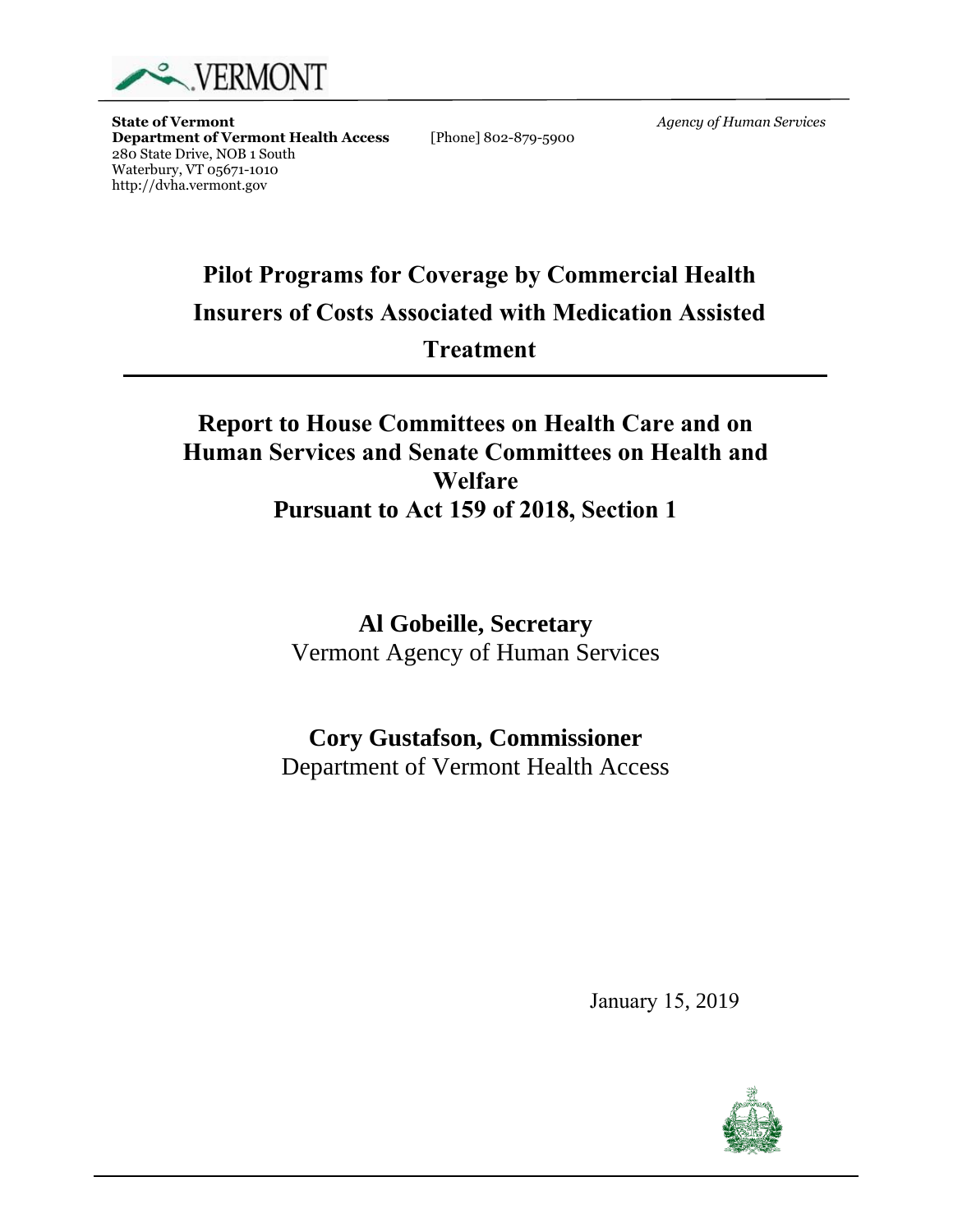## Contents

<span id="page-1-0"></span>

| Medication Assisted Treatment: Vermont Hub & Spoke System of Care  2             |  |
|----------------------------------------------------------------------------------|--|
|                                                                                  |  |
| Regulatory Framework for Medication Assisted Treatment for Opioid Use Disorder 2 |  |
|                                                                                  |  |
|                                                                                  |  |
|                                                                                  |  |
|                                                                                  |  |
|                                                                                  |  |
|                                                                                  |  |
|                                                                                  |  |
|                                                                                  |  |
|                                                                                  |  |
|                                                                                  |  |
|                                                                                  |  |
|                                                                                  |  |
|                                                                                  |  |
|                                                                                  |  |
|                                                                                  |  |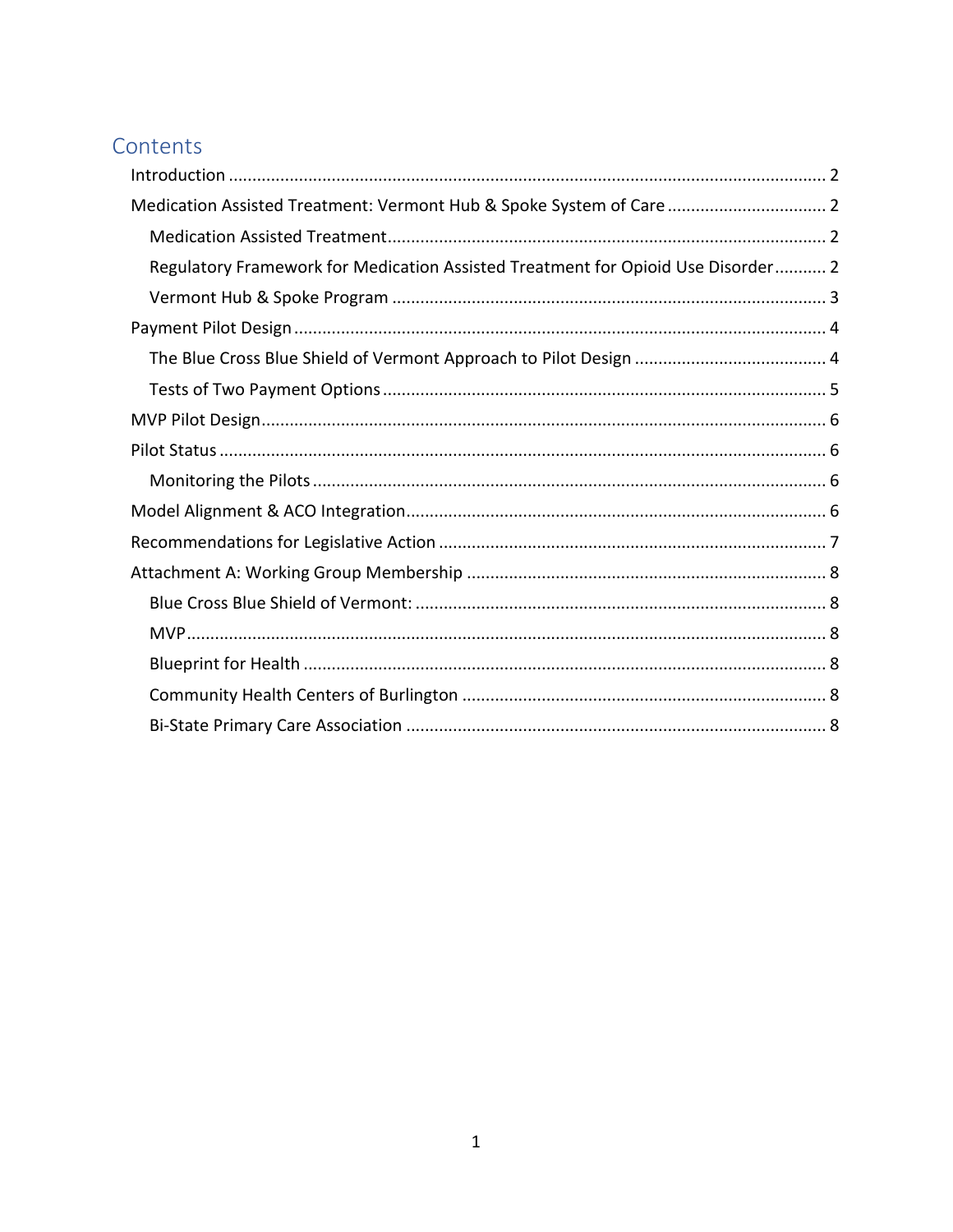## Introduction

## Act 159 [of 2018](https://legislature.vermont.gov/assets/Documents/2018/Docs/ACTS/ACT159/ACT159%20As%20Enacted.pdf)

#### Section 1 Summary

*(b) On or before January 15, 2019, the Commissioner shall report to the Senate Committee on Health and Welfare and House Committees on Health Care and on Human Services regarding the design and construction of the pilot programs and any recommendations for legislative action.*

The legislation calls for payment pilots "to support the costs of funding licensed alcohol and drug counselors and other medical professionals who support opioid addiction treatment" with providers "who meet federal requirements for use of controlled substances in the pharmacological treatment of opioid addiction but who are not affiliated with an authorized treatment program".

## <span id="page-2-0"></span>Medication Assisted Treatment: Vermont Hub & Spoke System of Care

### <span id="page-2-1"></span>Medication Assisted Treatment

Medication Assisted Treatment (MAT) is the use of medications in combination with counseling and behavioral therapies for the treatment of opioid use disorder (OUD). The Federal Food and Drug Administration (FDA) has approved three medications for the treatment of OUD: Methadone, Buprenorphine, and Naltrexone (in the extended release and injectable format called Vivitrol).

## <span id="page-2-2"></span>Regulatory Framework for Medication Assisted Treatment for Opioid Use Disorder

Methadone treatment for opioid addiction is highly regulated and can only be provided through specialty Opioid Treatment Programs (OTP), of which Vermont currently has nine programs. OTPs adhere to specific regulations for providing comprehensive methadone addictions treatment.

The *Drug Addiction Treatment Act of 2000* (DATA 2000), under section 3502 of the Children's Health Act of 2000 (HR 4365), significantly changed medical treatment for opioid addiction by allowing physicians to prescribe buprenorphine for MAT in a general medical office, referred to as Office-Based Opioid Treatment (OBOT). A physician must complete a required 8-hour online course, obtain an X-DEA license by demonstrating qualifications as defined in the DATA 2000 (Public Law 106-310, Titles XXXV, Sections 3501 and 3502), and obtain a waiver from the Substance Abuse and Mental Health Services Administration in order to provide MAT for opioid addiction in an OBOT. DATA 2000 enables office-based physicians to treat patients for opioid addiction with Schedules III, IV and V narcotic-controlled substances specifically approved by the FDA for addiction treatment. DATA 2000 does restrict the number of patients a physician may treat with buprenorphine for opioid addiction. More recent Federal law, the Comprehensive Addiction and Recovery Act of 2016 allows Nurse Practitioners (NP) and Physician's Assistants (PA) to prescribe buprenorphine. They must complete a 24-hour training in order to be eligible for a waiver to prescribe. The federal regulations governing OBOTs restrict the case load size providers may see. Naltrexone and Vivitrol (injection) are not regulated.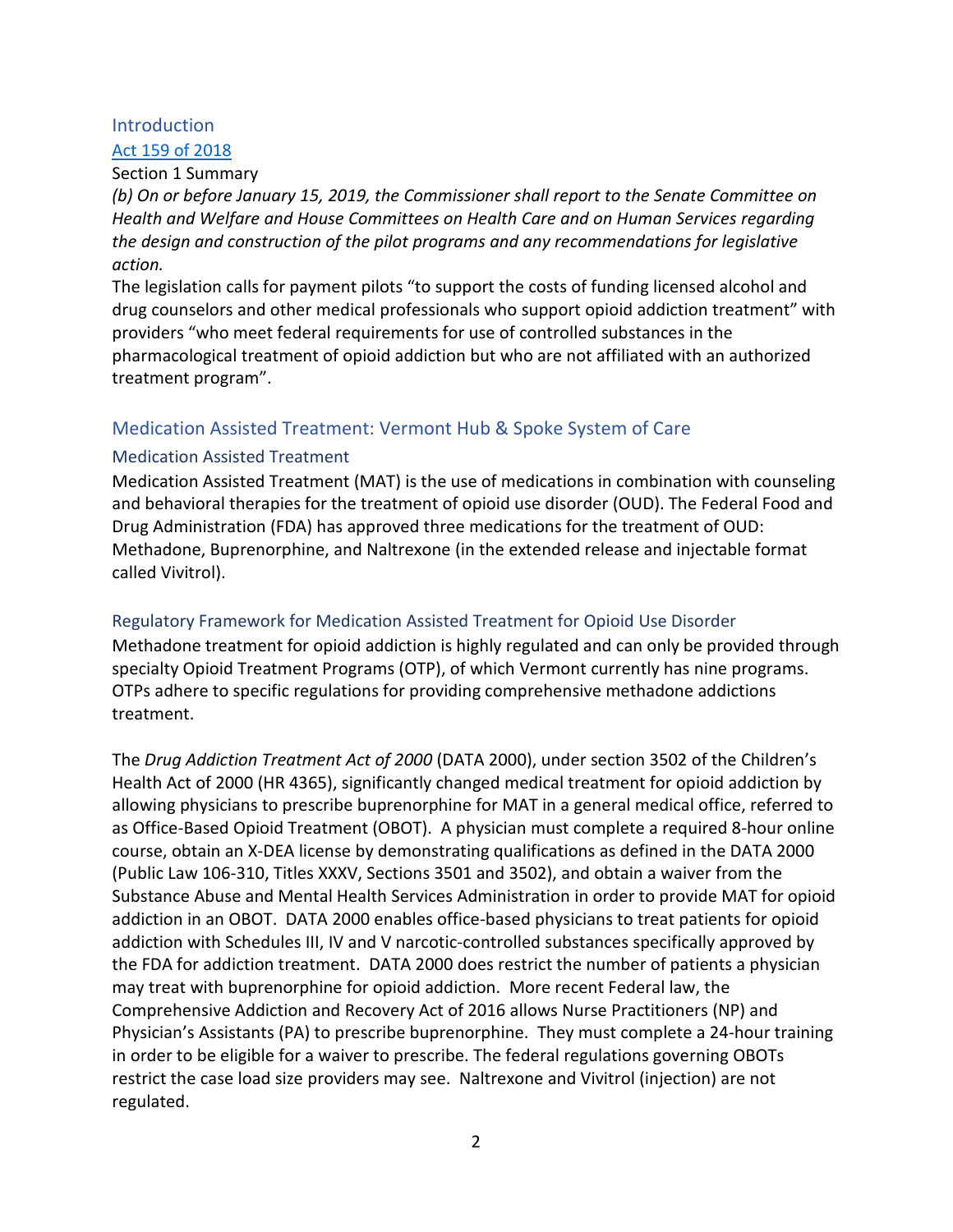#### <span id="page-3-0"></span>Vermont Hub & Spoke Program

Three partnering entities – the Blueprint for Health, the Department of Vermont Health Access (DVHA) and the Vermont Department of Health (VDH) Division of Alcohol and Drug Abuse Programs (ADAP) have implemented a statewide treatment program for opioid use disorder. Grounded in the principles of Medication Assisted Treatment (MAT), the Health Home concept in the Federal Affordable Care Act, and the Blueprint service delivery framework, the partners created the Vermont Hub and Spoke program. This initiative:

- *Expands access to Methadone treatment* by opening new programs (Hubs) in underserved regions and supports providers to serve all clinically appropriate patients
- *Enhances Methadone treatment programs (Hubs)* by augmenting the programming to include Health Home Services to link with the primary care and community services, provide buprenorphine for clinically complex patients, offer Vivitrol, and provide consultation support to primary care and specialists prescribing buprenorphine
- *Embeds new clinical staff (a nurse and a master's prepared, licensed clinician) in physician practices that prescribe buprenorphine or Vivitrol (Spokes)* through the Blueprint Community Health Teams to provide Health Home services, including clinical and care coordination supports.

Under the Hub & Spoke approach, each patient undergoing MAT will has an established medical home, a single MAT prescriber, a pharmacy home, access to existing Blueprint Community Health Teams, and access to Hub or Spoke nurses and clinicians.

#### *Hubs*

A Hub is a regional specialty addictions program where medications for opioid addiction are *dispensed* as frequently as daily, and comprehensive addictions services are provided. These programs are federally regulated as "Opioid Treatment Programs" OTPs. Vermont has Hubs in Burlington, Barre, St. Johnsbury, Newport, West Lebanon NH, Rutland, Brattleboro and the newest in St. Albans. The Hubs are operated under contracts with the Division of Alcohol and Substance Abuse of the Department of Health. Hubs bill a monthly bundled rate for services and Methadone and bill separately for dispensed buprenorphine or Vivitrol. Hubs hold contracts with Vermont's larger commercial plans. Hubs report that the services are billed to commercial insurers in a fashion like Medicaid.

#### *Spokes*

A Spoke is a general medical office (OBOT) where buprenorphine or Vivitrol are *prescribed* by a physician, a Physician's Assistant (PA) or Nurse Practitioner (APRN). Spokes include a range of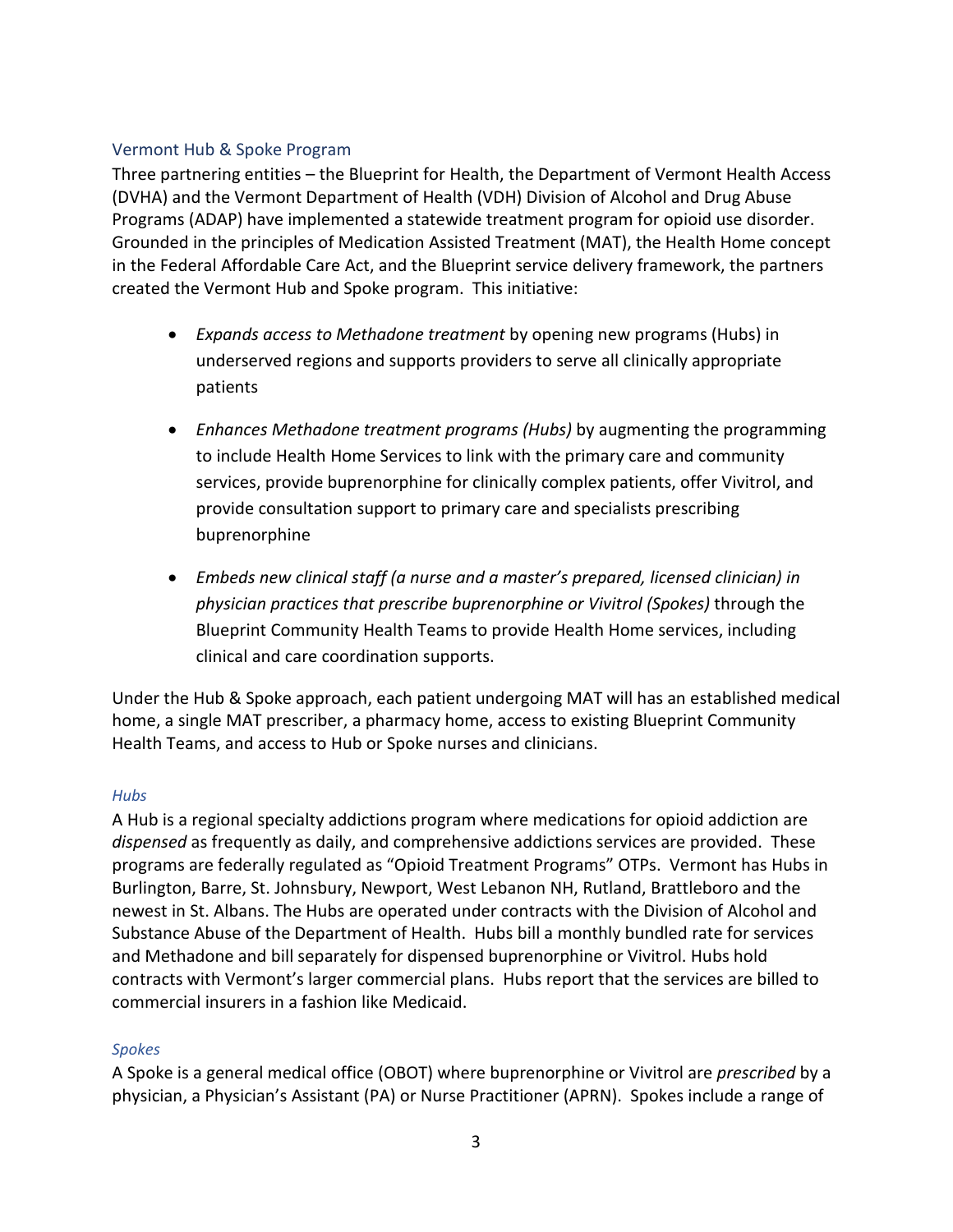different medical offices: primary care, ob-gyn, outpatient addictions programs, psychiatry practices, or pain clinics. Vermont currently has eighty-eight Spoke practices with 226 active prescribers serving Medicaid members. All have embedded RNs and addictions/mental health counselors from the Blueprint for Health (1FTE RN and 1FTE Counselor for every 100 active Medicaid Beneficiaries). Spokes bill evaluation and management codes for prescriber time and prescribed medications are paid through insurer pharmacy benefits.

Payments to support the cost of the Spoke staff (RN & counselor) are made to the lead administrative agent in each Blueprint Health Service Area as part of the existing Medicaid Community Health Team payment. Until the pilots reported here, Medicaid has been the only payer for Spoke staff.

The description of providers in the legislation: "*physician, advanced practice registered nurses, and physicians assistance who are not affiliated with an authorized treatment program but who meet federal requirements for use of controlled substances in the pharmacological treatment of opioid addiction*" is understood to be referring to Medication Assisted Treatment prescribers in Office Based Opioid Treatment (OBOT) settings or, in Vermont parlance, Spokes, and the licensed counselors and medical professionals as the Spoke staff.

#### <span id="page-4-0"></span>Payment Pilot Design

The Blueprint and Blue Cross Blue Shield of Vermont convened several working sessions over the summer to design pilot payment programs. MVP Health Care joined the working group in the October meeting and is also designing payment pilots for Spoke staff. The working group membership list is in attachment A.

Consistent with the legislation, the working group focused the pilot design in two regions; Bennington and Burlington. This allowed us to test pilots with the Community Health Centers of Burlington (a large federally-qualified health center) and two multi-site Blueprint communities.

Blue Cross Blue Shield of Vermont took a leadership role in developing the pilots. They developed two different payment approaches both designed to align with the approaches used by Medicaid and the Blueprint. One tests an approach in which the prescribing provider bills a case management code on a monthly basis and resulting payment can be used to support an RN and Licensed Counselor. In the other approach, the Blueprint Administrative Entity for the Community Health Team bills Blue Cross Blue Shield a monthly claim on behalf of the area participating prescribers. The resulting payment is pooled at the administrative entity level to support the shared staffing model across practices.

#### <span id="page-4-1"></span>The Blue Cross Blue Shield of Vermont Approach to Pilot Design

Blue Cross Blue Shield of Vermont (BCBSVT) sought to develop payment pilots that were consistent with the Spoke program design currently supported by Medicaid and the Blueprint. The pilot involves BCBSVT reimbursing for the services provided by the nurse case manager and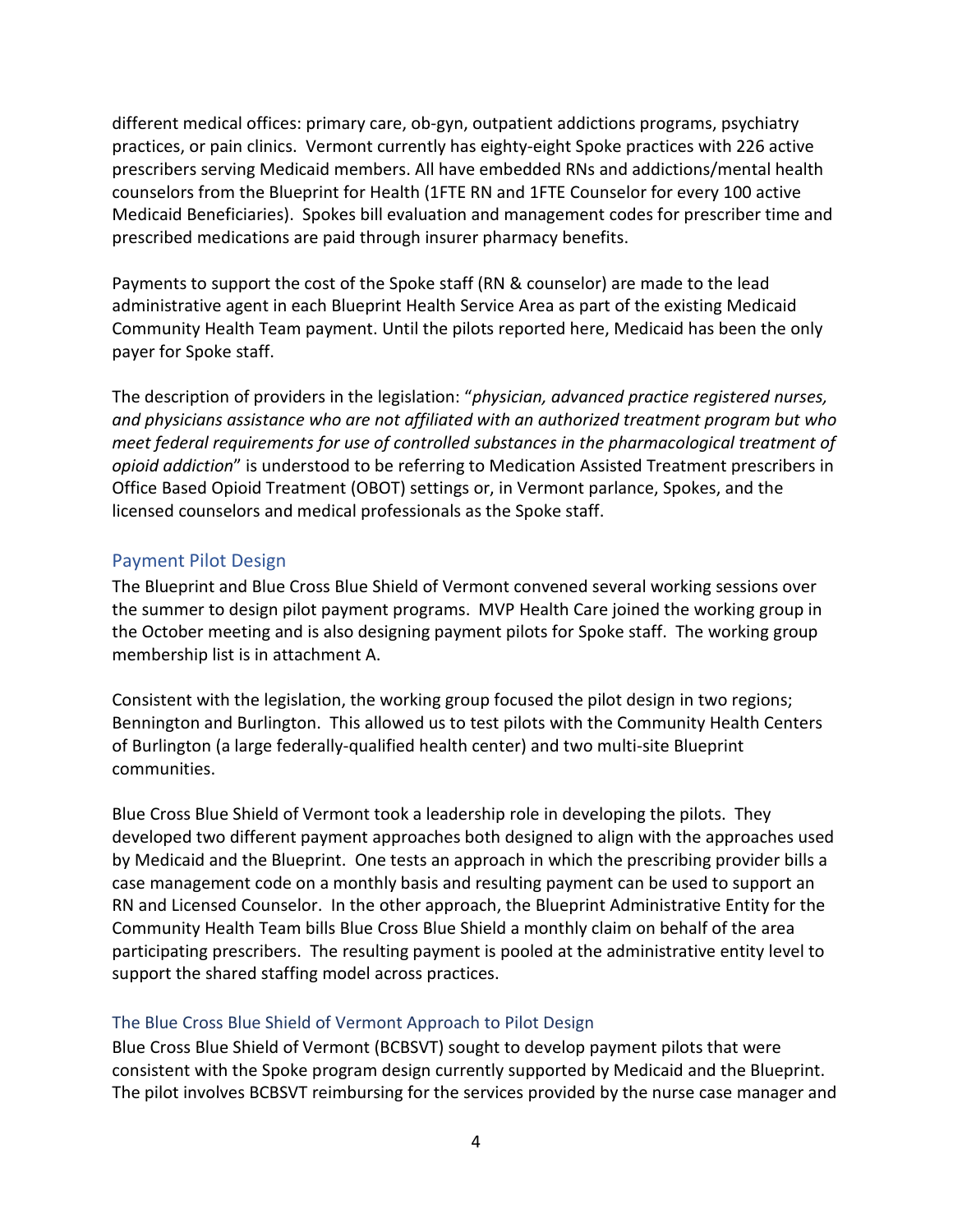mental health counselors in Spokes, or Office-Based Opioid Treatment programs ("OBOTs"). The Spokes are in communities throughout the state and are comprised of doctors, nurses, and counselors that offer ongoing addiction treatment, often integrated with general healthcare and wellness services. BCBSVT contracts with Spokes for standard medical and behavioral health services (office visits, laboratory services, or counseling services), including those offered in the MAT context. BCBSVT has not historically reimbursed Spokes for the wrap-around support/care management services provided by the nurse case manager and mental health counselors embedded in the Spokes. Blue Cross Blue Shield claims-based process allows for association of the wrap around services with an individual member provided as a Covered Service under their health plan.

### <span id="page-5-0"></span>Tests of Two Payment Options

The Blueprint currently administers funding for Spoke staff on behalf of Medicaid. The Medicaid funds are calculated quarterly based on the active caseload of members receiving MAT. The funds are paid to the local Blueprint Administrative Entity as part of the Community Health Team payment. The Administrative Entity may either directly employ the Spoke staff on behalf of the practices or they can pass the funding through to the practice and the practice employs the Spoke staff. This is consistent with how the Community Health Team staff are hired. Generally, Spokes with smaller MAT caseloads (less than 100) prefer that Administrative Entity hire the staff and practices with larger MAT panels may prefer to directly hire the staff. To support alignment with the Blueprint / Medicaid staffing model and the preferred claimsbased approach BCBSVT designed two possible "billing entities" for the pilots:

- I. **BCBSVT reimburses Spoke**. In this scenario, the Spoke submits the claims for each member who receives services that month to BCBSVT. This is the approach BCBSVT has taken with Community Health Centers of Burlington.
- II. **BCBSVT reimburses the Blueprint Administrative Entity (AE).** In this scenario, the AE submits a claim to BCBSVT for each member who receives services that month by a Spoke staff. The AE is responsible for deploying the Spoke staff to participating area practices. The AE coordinates with the Spokes in the entities Hospital Service Area to determine what members received services supporting the claims submitted.

This approach offers maximum flexibility for providers and directly aligns with the Blueprint payment approach. BCBSVT pays a uniform per member per month rate using a HCPCS code with an HH modifier for each member who receives wrap around services from the nurse or counselor. The rate is equal to or higher than the rate paid by Medicaid. BCBSVT does not dictate how funds must be allocated between the Spoke practices and the Administrative Entity but expects that they will work together to best support further advancement of the Hub & Spoke model.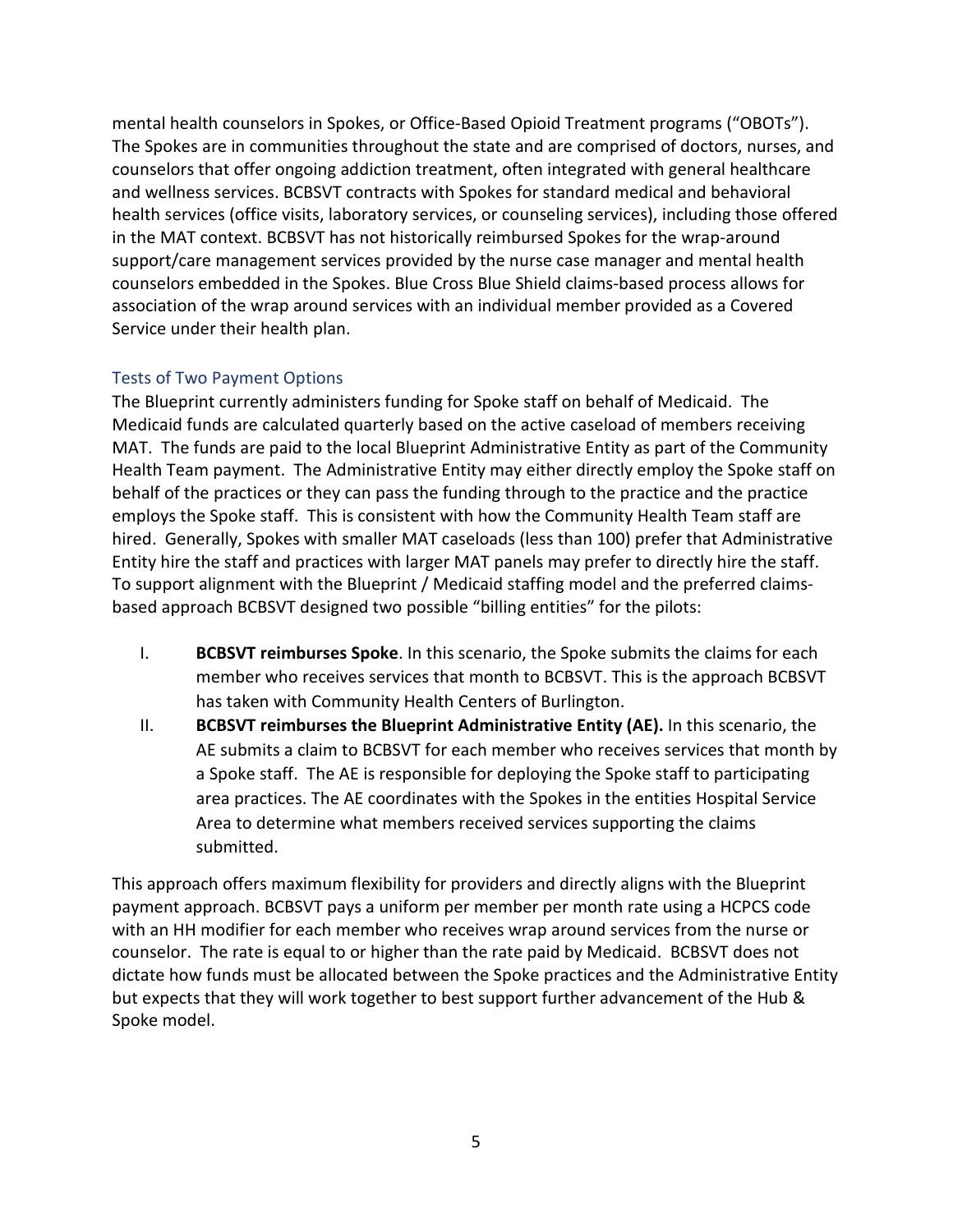#### <span id="page-6-0"></span>MVP Pilot Design

MVP joined the working group in late October and the pilot plans are under development. MVP provided the following language for this report.

"Given that <15% of members attributed to commercial plans in VT are with MVP (vs. BCBSVT) and to help provide better assessment of overall outcomes of the legislative call for pilots, the MVP Health Care pilot design is intentionally like the BCBCVT claims-based pilot reimbursing the Blueprint Administrative Entity. The MVP Health Care Pilot Program will support state designated Spoke practices for integrated care management services provided by nurse case managers and/or mental health counselors, treating members in a MAT program. MVP providers will bill the Blueprint Program and MVP Health Care will reimburse the Blueprint Program for these services in a claims-based fashion and will only apply to Providers that have been designated by the Blueprint Program to provide these services. Providers will be reimbursed when a member receives these services in the office. Providers would bill the Blueprint Program using the HCPC Code H0047 with modifier HH. The reimbursement will be a flat rate 1x a month as determined by the Blueprint program, regardless of how often a member is seen in the office for these services."

#### <span id="page-6-1"></span>Pilot Status

The pilot began in November at Community Health Centers of Burlington. Pilots with the Bennington and UVMMC practices will begin in January 2019. The initial pilot phase will evaluate administrative components of the program ensuring intended processes outcomes are achieved. BCBSVT intends to expand the pilot statewide during 2019 once billing and reporting processes are tested in the pilot phase. BCBSVT has engaged with other Spokes practices reviewing program components in preparation for statewide expansion.

The MVP Health Care pilot is expected to begin 3/1/2019.

#### <span id="page-6-2"></span>Monitoring the Pilots

The Blueprint, BCBSVT, MVP Health Care and the Administrative Entities will convene quarterly with the practices participating in the pilot to discuss and resolve any questions, concerns, process improvements, and reporting issues that may emerge. Prior to the end of the first year of a pilot, the parties will assess the program and determine if any changes need to be made. Modifications may also be made mid-pilot with the consent of all parties. Pilots are expected to last for up to two years evaluating engagement data, impact of spokes on overall health care expenses along with evaluation of provider and member experience.

### <span id="page-6-3"></span>Model Alignment & ACO Integration

The payment approach developed by BCBSVT aligns well with the Blueprint in that it supports pooling of staffing resources at the Administrative Entity level or pass through payments directly to the practices. The use of a monthly billing code for "wrap around" or complex care management services is consistent with the approach that Medicare explored with the State of Vermont. Medicare could pay for Spoke staff services through an agreement with OneCare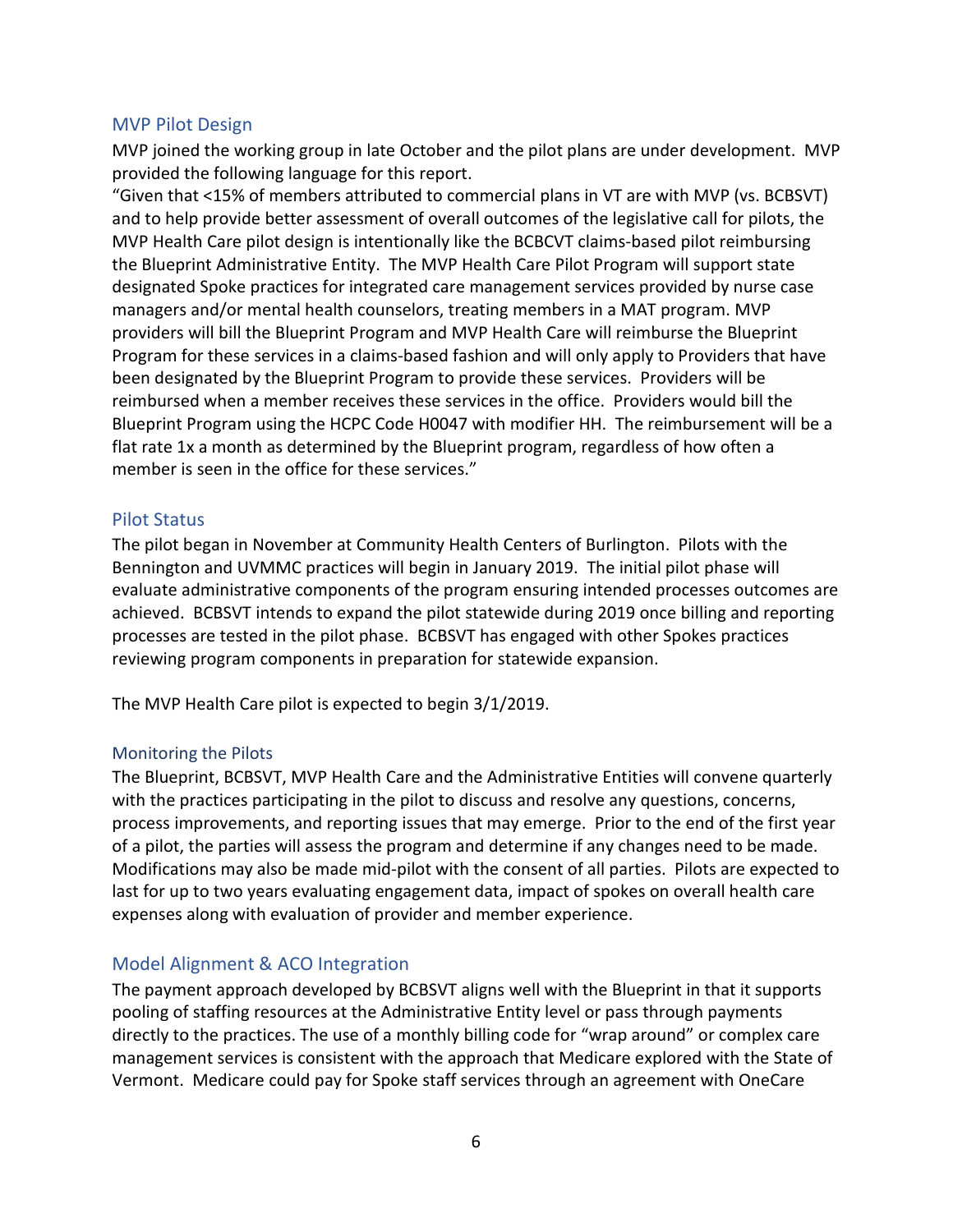Vermont as part of the All Payer Model Agreement; and a monthly complex care management code could be employed.

## <span id="page-7-0"></span>Recommendations for Legislative Action

Pending the experience with the pilots, it is recommended that the Legislature support all payer participation in the Hub & Spoke program by 2020.